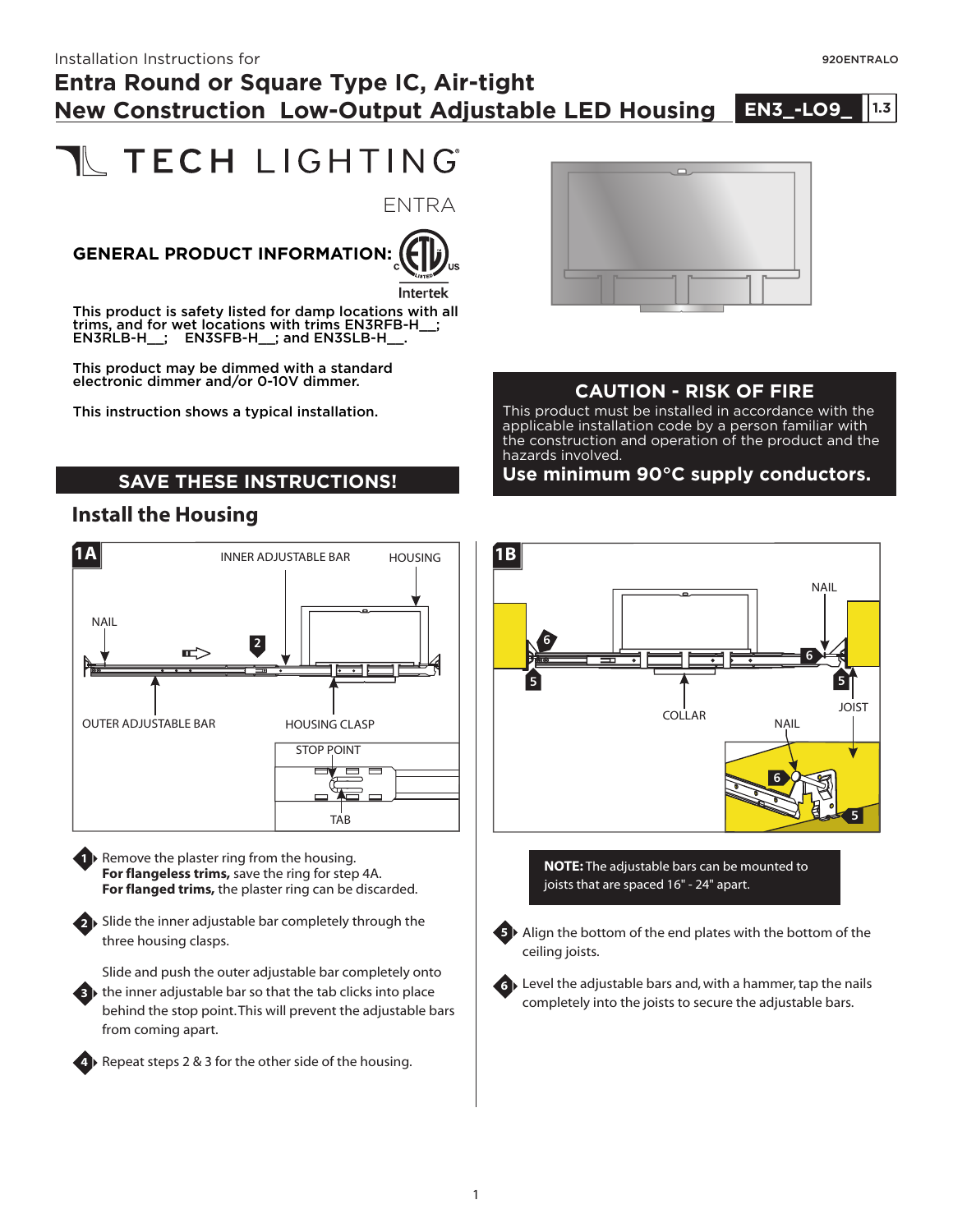

**7** Adjust the collar's position (horizontal position) by sliding the housing on adjustable bars.

When the desired location is achieved, tighten the two self **8** tapping screws to lock the housing onto the adjustable bars.

> **NOTE:** Notches in collar can be used to align multiple housings using a laser or string.

**NOTE:** Square collar can be adjusted to account for slight rotational misalignment between multiple housings. To adjust, loosen the two Phillips screws, rotate the collar by hand, and re-tighten the screws.

#### **Connect Power to the Housing**



**1** Push the tab on the housing electrical box up and remove the electrical box cover.





**2** Install the conduit to the housing electrical box.

**3** Run the power line wires into the housing electrical box.

**NOTE:** When a fixture is installed in a location that requires servicing from below the ceiling through the fixture aperture, the branch circuit connections need to be able to be brought out through the aperture.To accomplish this, an NM type cable in conjunction with snap-in/push-in connectors must be used and a 12" service loop must be left available outside of the fixture housing wiring compartment to allow additional branch circuit wiring to be pulled through the snap-in/push-in connector and extended out through the aperture below ceiling level.

**WARNING: RISK OF FIRE:** When using the housing electrical box for power feed through, use **MAX** 4 - #12 AWG, or 6 - #14 AWG branch circuit wires.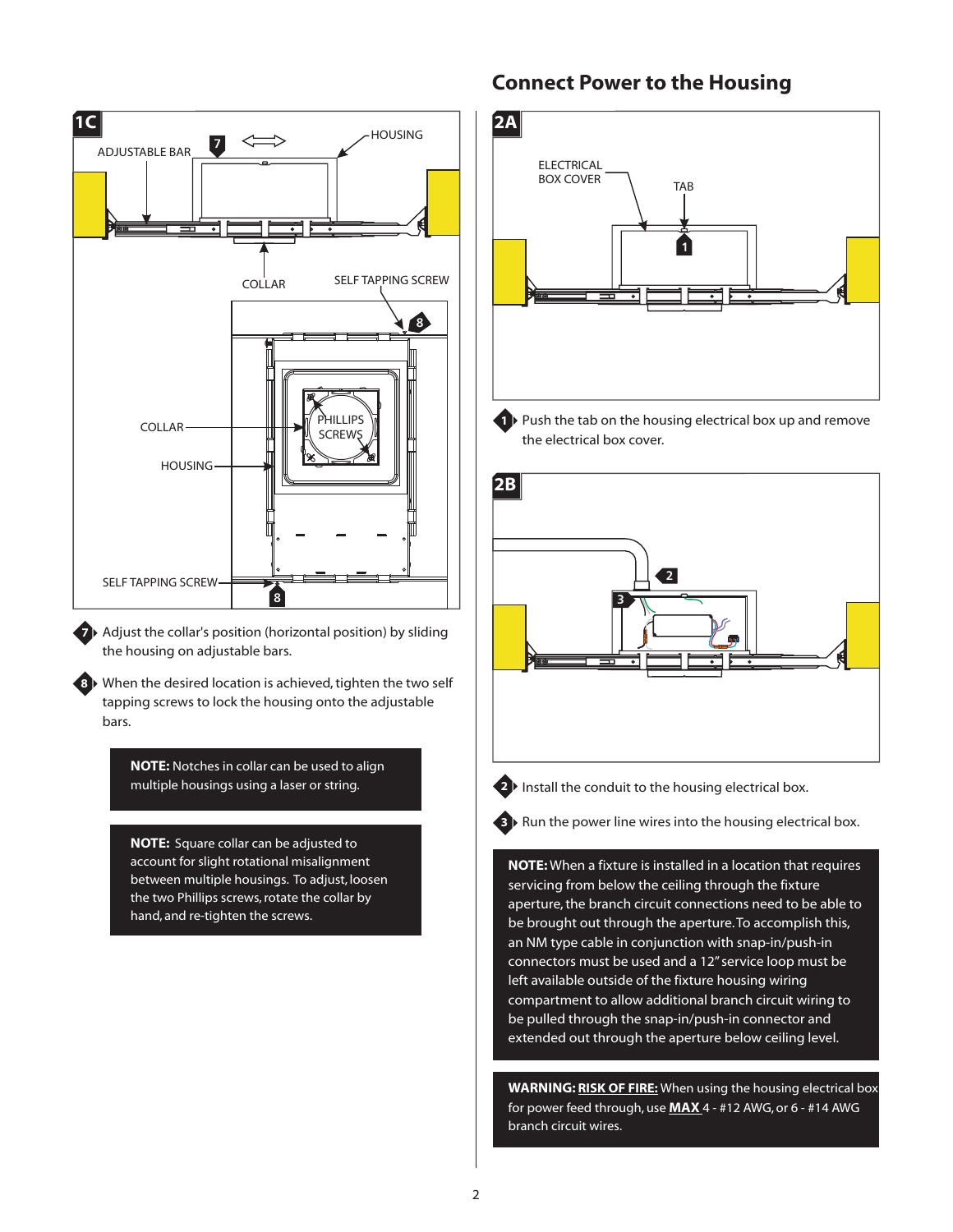

Make sure that housing is grounded in accordance with local electrical codes.

**4**

**5**

**6**

**7**

**8**

Connect the neutral power line wire to the white driver wire with a wire nut.

Connect the hot power line wire to the black driver wire with a wire nut.

For 0-10V dimming, use the purple and gray wire to connect to a compatible dimmer. If 0-10V dimming is not being used, make sure the purple and gray wires are capped off.

Replace the electrical box cover. Make sure that the top edge of the cover snaps under the tab.

### **Install Drywall**



**1** Mark an appropriate sized diameter circle or square on drywall. Cut out the marked section. Note: The drywall may be cut by running a 1/8" RotoZip around the outside of the collar.





**2** Align the cut out section of drywall with the collar and install drywall.

**For flanged trim installations,** insert the provided paint **3** shield and paint ceiling as needed. Remove shield after painting.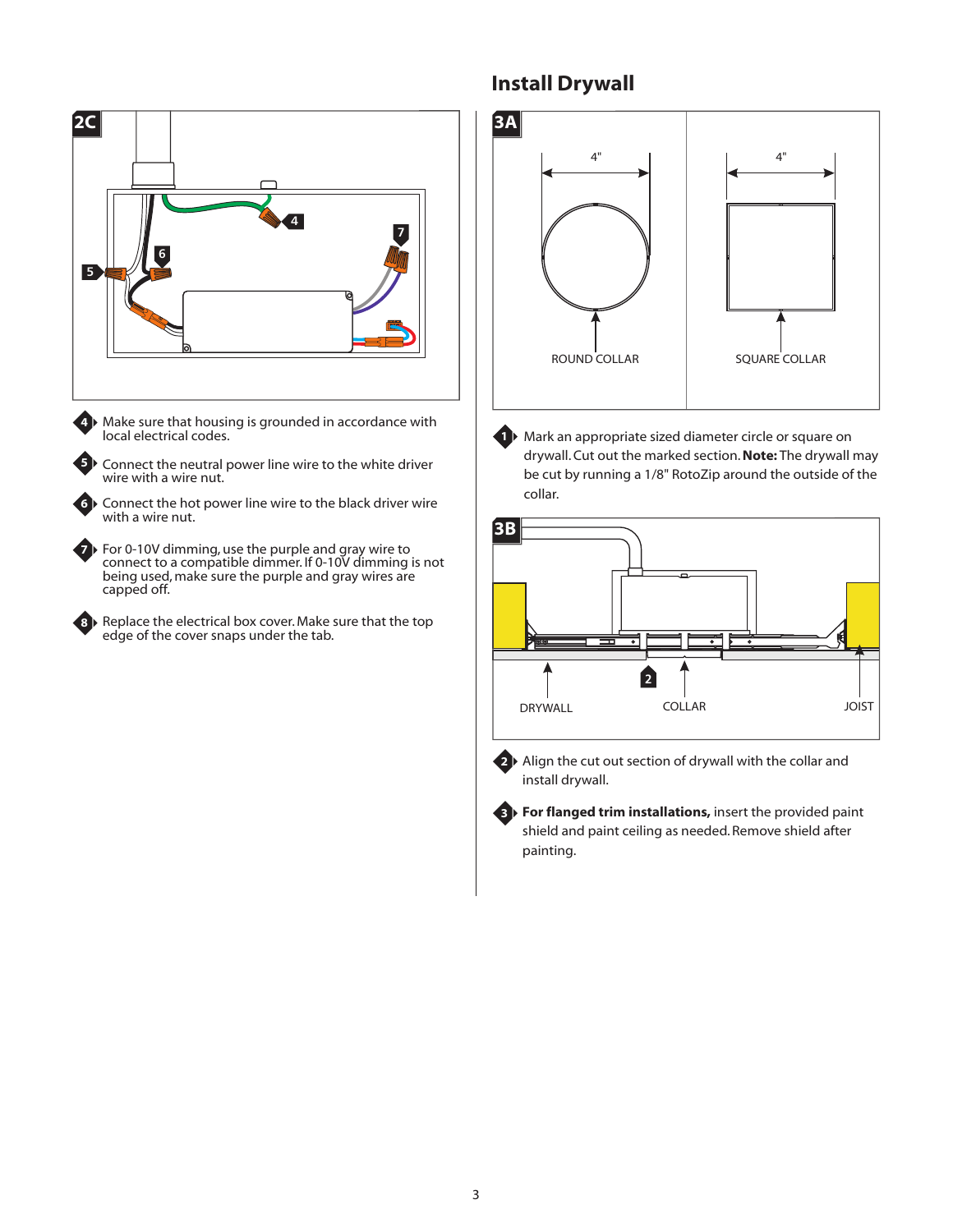#### **Install the Plaster Ring (Flangeless Version Only)**



**1** Align the plaster ring tabs with the slots in the housing. Push the tabs up through the slots and bring the plaster ring flush to the ceiling. All four alignment tabs must be on the inside of the collar and through the slots. The plaster ring should be centered to the housing aperture.



**2** Secure the plaster ring in place with the four provided selfdrilling screws appropriate for your drywall thickness.The four mounting holes on the ring are smaller than the plaster holes. Make sure that the screws penetrate through the fixture housing.

For 1/2 or 5/8 drywall, use 1.25" self-drilling screws. For 3/4, 7/8, or 1" drywall, use 1.5" self-drilling screws.

**NOTE:** Do not overtighten the screws! Overtightening may warp the plaster ring, causing an uneven ceiling surface. If the plate becomes warped, back the screws out until the plate sits flush to the ceiling.



**3** The top portion of the alignment tabs on the plaster ring should be broken off to avoid interference with the light module. Bend the tabs back and forth inside the housing to break the tabs.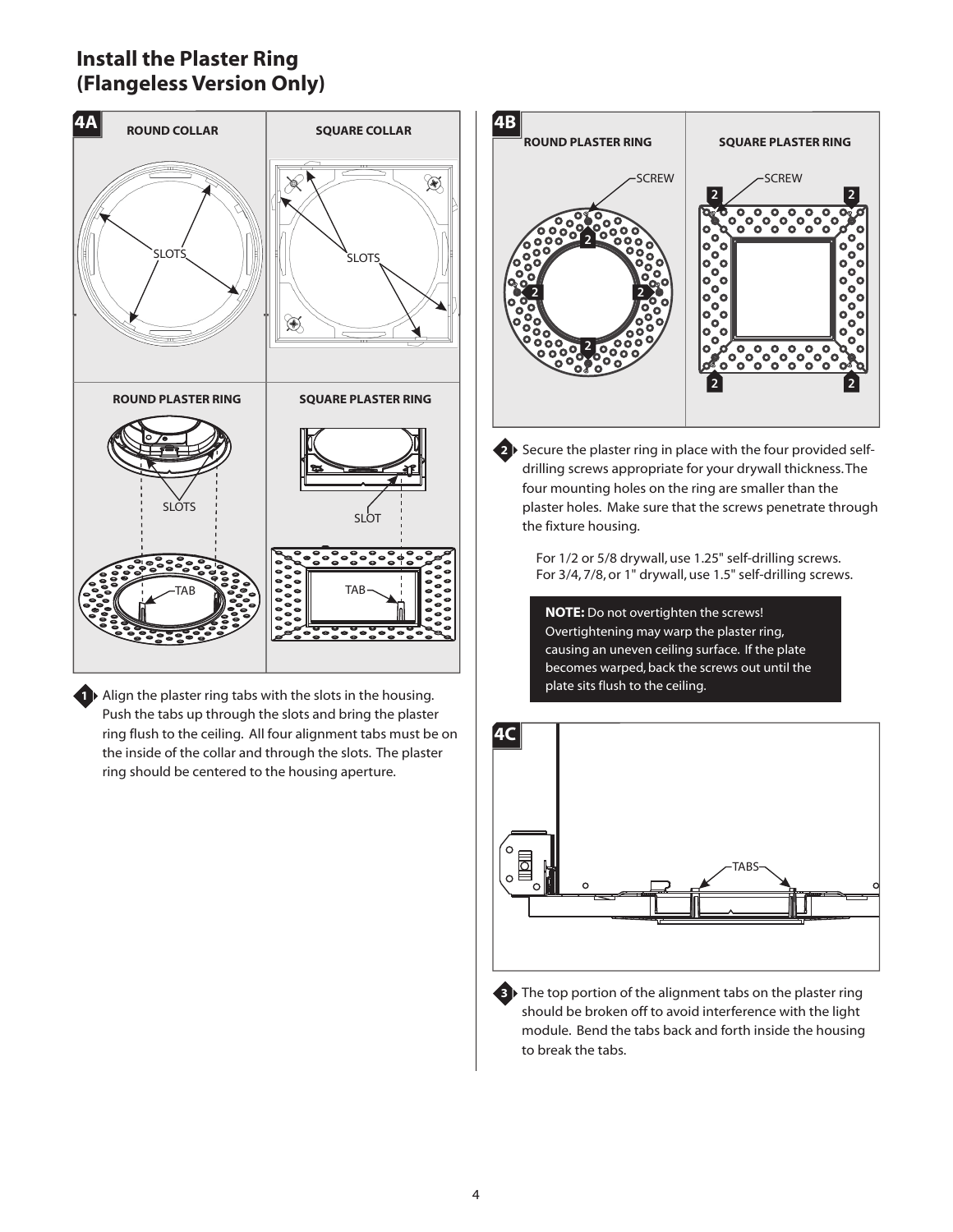

#### **Install the Module**

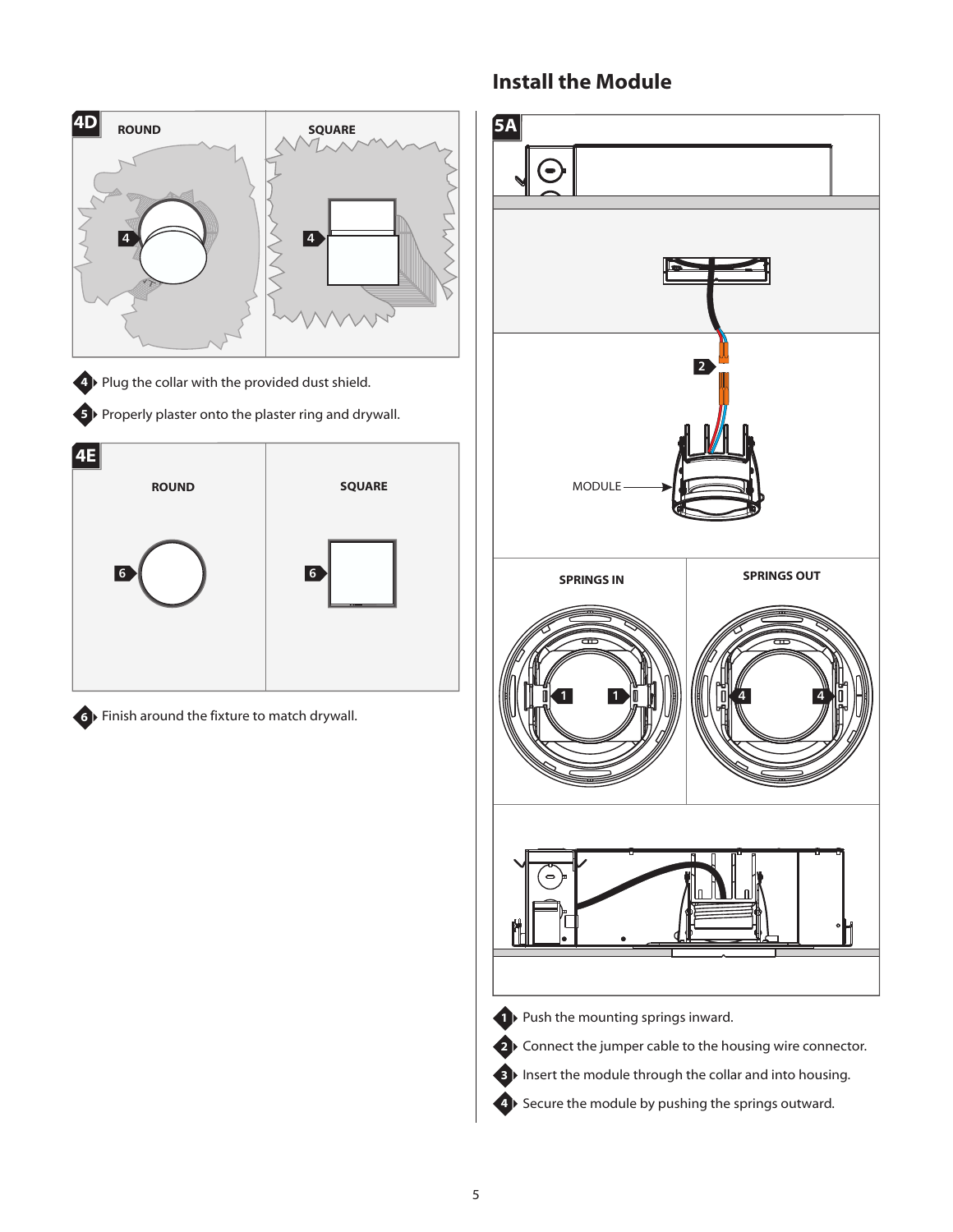## **Adjust the Module**



**1** To tilt the module, use a long screwdriver to gently push the module to the desired angle.



2<sup>)</sup> To tilt the module from a tilted position back towards the 0° downlight position, insert a long screwdriver and contact the back of the heat sink. Using a prying motion, tilt the module inward to the desired position.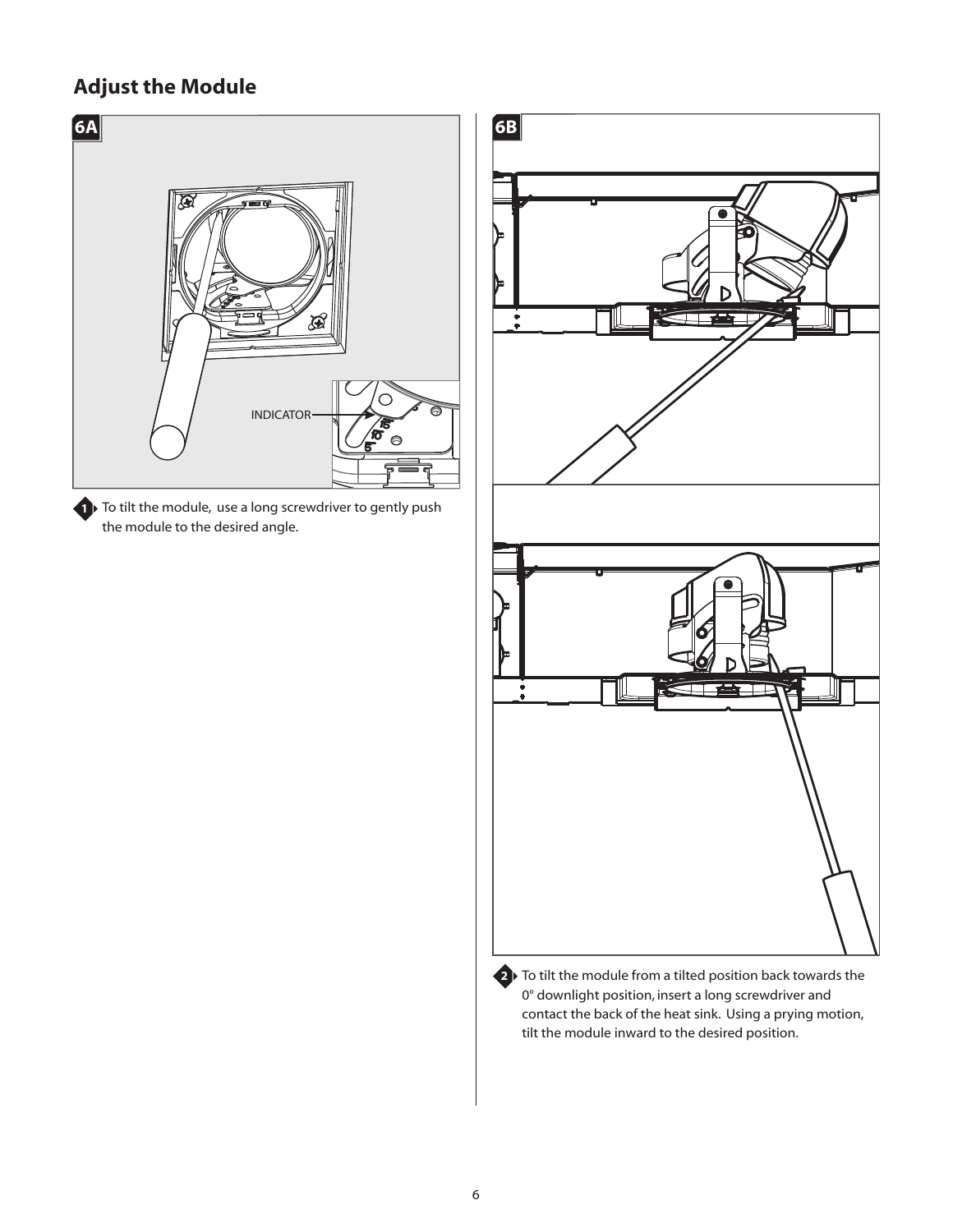#### **Removing the Module**



#### **Install or Replace Optics**